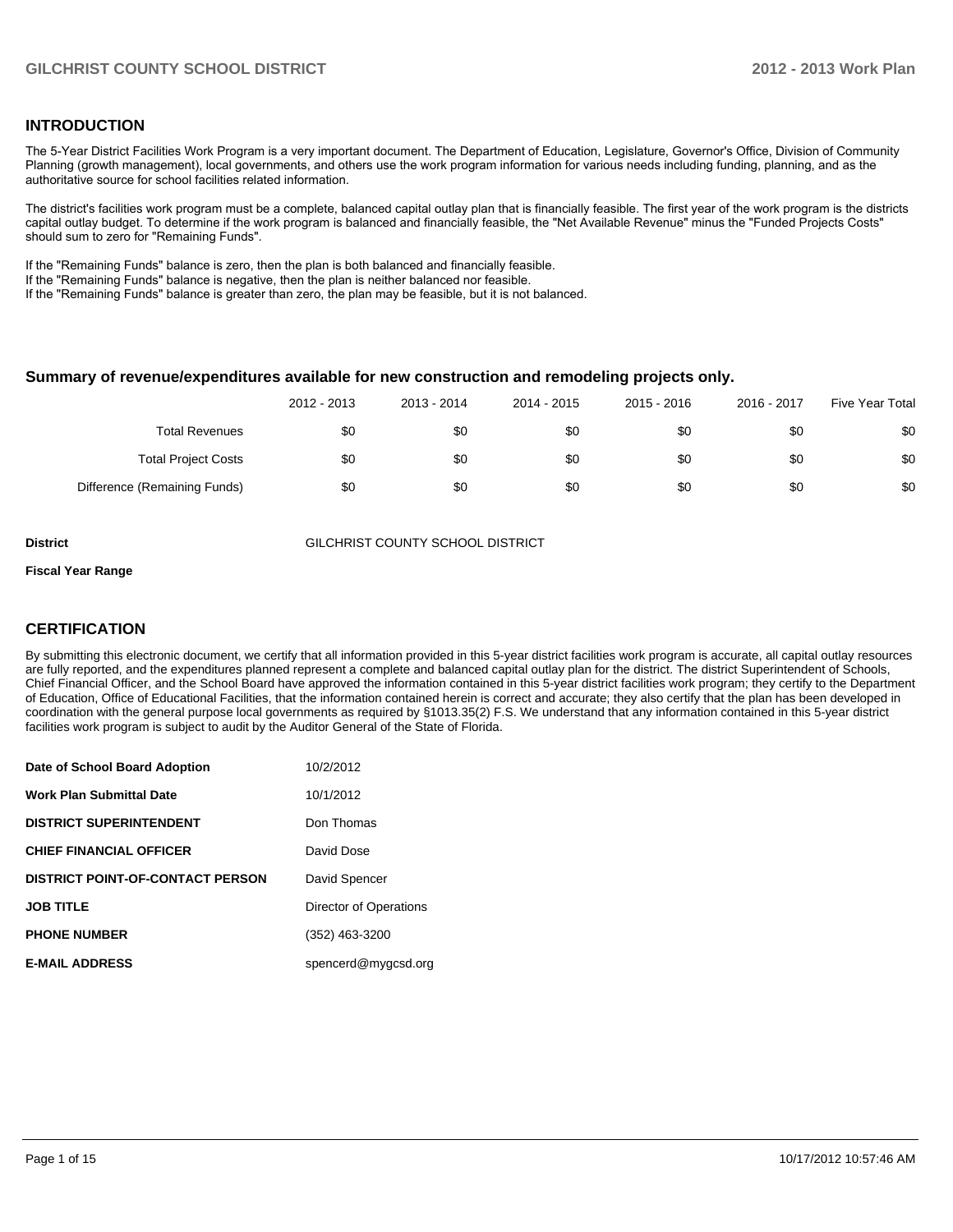# **Expenditures**

#### **Expenditure for Maintenance, Repair and Renovation from 1.50-Mills and PECO**

Annually, prior to the adoption of the district school budget, each school board must prepare a tentative district facilities work program that includes a schedule of major repair and renovation projects necessary to maintain the educational and ancillary facilities of the district.

| Item                                                                                                             | 2012 - 2013<br><b>Actual Budget</b>                                                                | $2013 - 2014$<br>Projected | 2014 - 2015<br>Projected | 2015 - 2016<br>Projected | 2016 - 2017<br>Projected | <b>Total</b> |  |  |  |  |
|------------------------------------------------------------------------------------------------------------------|----------------------------------------------------------------------------------------------------|----------------------------|--------------------------|--------------------------|--------------------------|--------------|--|--|--|--|
| <b>HVAC</b>                                                                                                      | \$253,504                                                                                          | \$100,000                  | \$100,000                | \$100,000                | \$250,000                | \$803,504    |  |  |  |  |
| Locations:                                                                                                       | BELL ELEMENTARY, BELL HIGH, BUS GARAGE, CENTRAL CAMPUS, COUNTY ADMINISTRATION OFFICE, TRENTON HIGH |                            |                          |                          |                          |              |  |  |  |  |
| Flooring                                                                                                         | \$0                                                                                                | \$0                        | \$0                      | \$0                      | \$0                      | \$0          |  |  |  |  |
| Locations: No Locations for this expenditure.                                                                    |                                                                                                    |                            |                          |                          |                          |              |  |  |  |  |
| Roofing                                                                                                          | \$220,570                                                                                          | \$100,000                  | \$100,000                | \$100,000                | \$100,000                | \$620,570    |  |  |  |  |
| BELL ELEMENTARY, BELL HIGH, BUS GARAGE, CENTRAL CAMPUS, COUNTY ADMINISTRATION OFFICE, TRENTON HIGH<br>Locations: |                                                                                                    |                            |                          |                          |                          |              |  |  |  |  |
| Safety to Life                                                                                                   | \$20,000                                                                                           | \$20,000                   | \$20,000                 | \$25,000                 | \$25,000                 | \$110,000    |  |  |  |  |
| BELL ELEMENTARY, BELL HIGH, BUS GARAGE, CENTRAL CAMPUS, COUNTY ADMINISTRATION OFFICE, TRENTON HIGH<br>Locations: |                                                                                                    |                            |                          |                          |                          |              |  |  |  |  |
| Fencing                                                                                                          | \$0                                                                                                | \$0                        | \$0                      | \$0                      | \$0                      | \$0          |  |  |  |  |
| Locations: No Locations for this expenditure.                                                                    |                                                                                                    |                            |                          |                          |                          |              |  |  |  |  |
| Parking                                                                                                          | \$0                                                                                                | \$0                        | \$0                      | \$0                      | \$0                      | \$0          |  |  |  |  |
| Locations: No Locations for this expenditure.                                                                    |                                                                                                    |                            |                          |                          |                          |              |  |  |  |  |
| Electrical                                                                                                       | \$40,000                                                                                           | \$40,000                   | \$40,000                 | \$40,000                 | \$40,000                 | \$200,000    |  |  |  |  |
| BELL ELEMENTARY, BELL HIGH, BUS GARAGE, CENTRAL CAMPUS, COUNTY ADMINISTRATION OFFICE, TRENTON HIGH<br>Locations: |                                                                                                    |                            |                          |                          |                          |              |  |  |  |  |
| Fire Alarm                                                                                                       | \$25,000                                                                                           | \$25,000                   | \$25,000                 | \$25,000                 | \$25,000                 | \$125,000    |  |  |  |  |
| Locations: BELL ELEMENTARY, BELL HIGH, COUNTY ADMINISTRATION OFFICE, TRENTON HIGH                                |                                                                                                    |                            |                          |                          |                          |              |  |  |  |  |
| Telephone/Intercom System                                                                                        | \$0                                                                                                | \$0                        | \$0                      | \$0                      | \$0                      | \$0          |  |  |  |  |
| Locations: No Locations for this expenditure.                                                                    |                                                                                                    |                            |                          |                          |                          |              |  |  |  |  |
| <b>Closed Circuit Television</b>                                                                                 | \$0                                                                                                | \$0                        | \$0                      | \$0                      | \$0                      | \$0          |  |  |  |  |
| Locations: No Locations for this expenditure.                                                                    |                                                                                                    |                            |                          |                          |                          |              |  |  |  |  |
| Paint                                                                                                            | \$50,000                                                                                           | \$50,000                   | \$50,000                 | \$50,000                 | \$50,000                 | \$250,000    |  |  |  |  |
| Locations: BELL ELEMENTARY, BELL HIGH, BUS GARAGE, CENTRAL CAMPUS, COUNTY ADMINISTRATION OFFICE, TRENTON HIGH    |                                                                                                    |                            |                          |                          |                          |              |  |  |  |  |
| Maintenance/Repair                                                                                               | \$50,000                                                                                           | \$50,000                   | \$50,000                 | \$50,000                 | \$50,000                 | \$250,000    |  |  |  |  |
| Locations: BELL ELEMENTARY, BELL HIGH, BUS GARAGE, COUNTY ADMINISTRATION OFFICE, TRENTON HIGH                    |                                                                                                    |                            |                          |                          |                          |              |  |  |  |  |
| <b>Sub Total:</b>                                                                                                | \$659,074                                                                                          | \$385,000                  | \$385,000                | \$390,000                | \$540,000                | \$2,359,074  |  |  |  |  |

| PECO Maintenance Expenditures | \$0       | \$0       | \$104.551 | \$122.557 | \$135,328 | \$362,436   |
|-------------------------------|-----------|-----------|-----------|-----------|-----------|-------------|
| 1.50 Mill Sub Total: I        | \$659,074 | \$385,000 | \$280.449 | \$267,443 | \$404.672 | \$1.996.638 |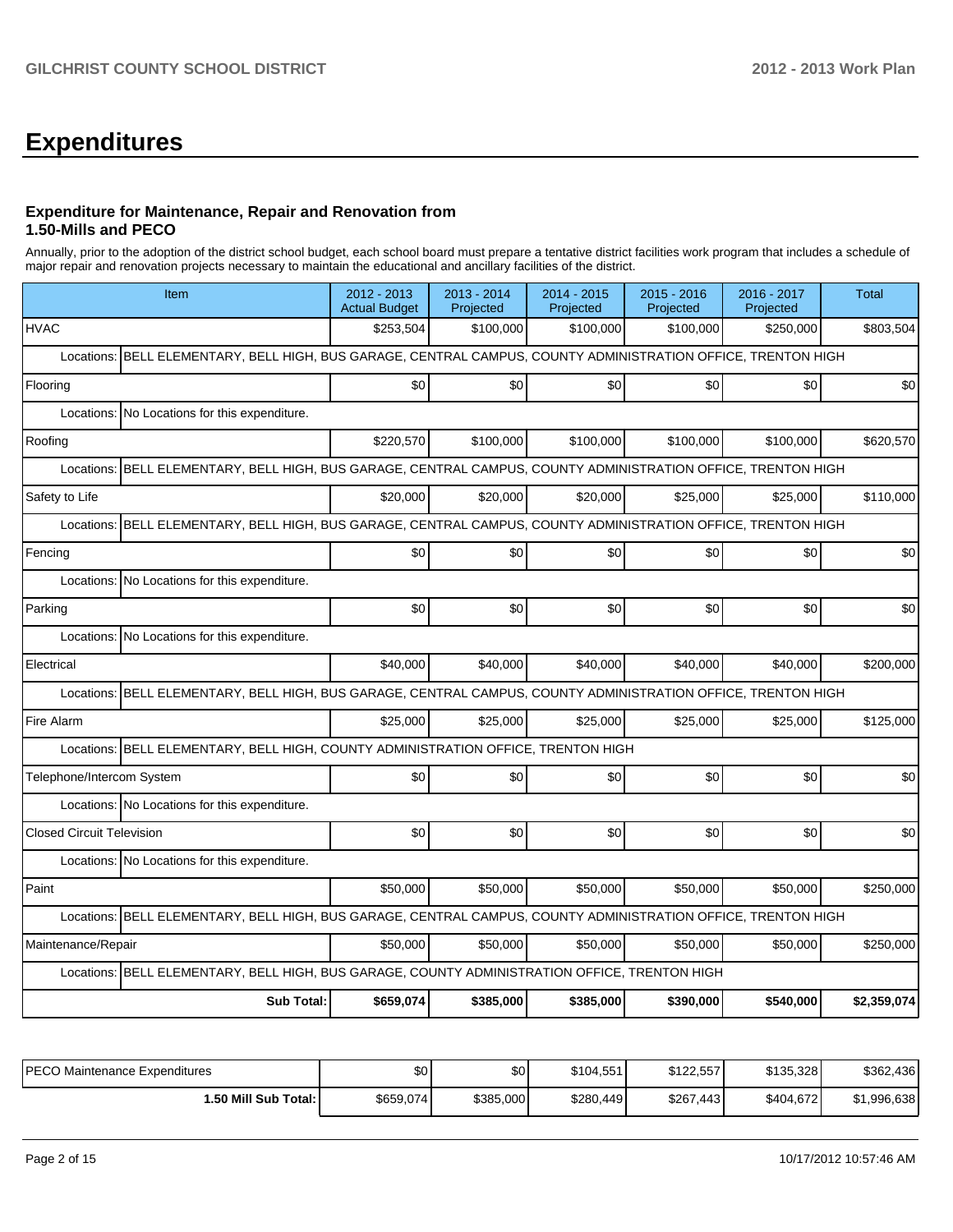No items have been specified.

| Total: | \$659,074 | \$385,000 | \$385,000 | \$390,000 | \$540,000 | \$2,359,074 |
|--------|-----------|-----------|-----------|-----------|-----------|-------------|
|--------|-----------|-----------|-----------|-----------|-----------|-------------|

#### **Local 1.50 Mill Expenditure For Maintenance, Repair and Renovation**

Anticipated expenditures expected from local funding sources over the years covered by the current work plan.

| Item                                                         | 2012 - 2013<br><b>Actual Budget</b> | $2013 - 2014$<br>Projected | 2014 - 2015<br>Projected | 2015 - 2016<br>Projected | 2016 - 2017<br>Projected | <b>Total</b> |
|--------------------------------------------------------------|-------------------------------------|----------------------------|--------------------------|--------------------------|--------------------------|--------------|
| Remaining Maint and Repair from 1.5 Mills                    | \$659,074                           | \$385,000                  | \$280,449                | \$267,443                | \$404,672                | \$1,996,638  |
| Maintenance/Repair Salaries                                  | \$336,158                           | \$52,449                   | \$22,882                 | \$70,967                 | \$75,274                 | \$557,730    |
| <b>School Bus Purchases</b>                                  | \$192,250                           | \$270,000                  | \$270,000                | \$270,000                | \$180,000                | \$1,182,250  |
| Other Vehicle Purchases                                      | \$0                                 | \$0                        | \$0                      | \$0                      | \$0                      | \$0          |
| Capital Outlay Equipment                                     | \$250,000                           | \$200,000                  | \$250,000                | \$250,000                | \$250,000                | \$1,200,000  |
| <b>Rent/Lease Payments</b>                                   | \$0                                 | \$0                        | \$0                      | \$0                      | \$0                      | \$0          |
| <b>COP Debt Service</b>                                      | \$0                                 | \$0                        | \$0                      | \$0                      | \$0                      | \$0          |
| Rent/Lease Relocatables                                      | \$3,600                             | \$3,600                    | \$3,600                  | \$3,600                  | \$3,600                  | \$18,000     |
| <b>Environmental Problems</b>                                | \$0                                 | \$0                        | \$0                      | \$0                      | \$0                      | \$0          |
| s.1011.14 Debt Service                                       | \$0                                 | \$0                        | \$0                      | \$0                      | \$0                      | \$0          |
| <b>Special Facilities Construction Account</b>               | \$0                                 | \$0                        | \$0                      | \$0                      | \$0                      | \$0          |
| Premiums for Property Casualty Insurance - 1011.71<br>(4a,b) | \$160,000                           | \$175,000                  | \$175,000                | \$175,000                | \$175,000                | \$860,000    |
| <b>Qualified School Construction Bonds (QSCB)</b>            | \$0                                 | \$0                        | \$0                      | \$0                      | \$0                      | \$0          |
| Qualified Zone Academy Bonds (QZAB)                          | \$0                                 | \$0                        | \$0                      | \$0                      | \$0                      | \$0          |
| Parent Drop Off/Pick Up                                      | \$125,000                           | \$0                        | \$0                      | \$0                      | \$0                      | \$125,000    |
| <b>Local Expenditure Totals:</b>                             | \$1,726,082                         | \$1,086,049                | \$1,001,931              | \$1,037,010              | \$1,088,546              | \$5,939,618  |
| n                                                            |                                     |                            |                          |                          |                          |              |

### **Revenue**

#### **1.50 Mill Revenue Source**

Schedule of Estimated Capital Outlay Revenue from each currently approved source which is estimated to be available for expenditures on the projects included in the tentative district facilities work program. All amounts are NET after considering carryover balances, interest earned, new COP's, 1011.14 and 1011.15 loans, etc. Districts cannot use 1.5-Mill funds for salaries except for those explicitly associated with maintenance/repair projects. (1011.71 (5), F.S.)

| <b>Item</b>                                                                       | Fund | $2012 - 2013$<br><b>Actual Value</b> | $2013 - 2014$<br>Projected | $2014 - 2015$<br>Projected | $2015 - 2016$<br>Projected | $2016 - 2017$<br>Projected | Total           |
|-----------------------------------------------------------------------------------|------|--------------------------------------|----------------------------|----------------------------|----------------------------|----------------------------|-----------------|
| $(1)$ Non-exempt property<br>lassessed valuation                                  |      | \$646,882,228                        | \$647,632,610              | \$674.272.497              | \$702,618,329              | \$740.448.630              | \$3,411,854,294 |
| $(2)$ The Millege projected for<br>discretionary capital outlay per<br>ls.1011.71 |      | 1.50                                 | .501                       | 1.50 l                     | 1.50 l                     | 1.50 l                     |                 |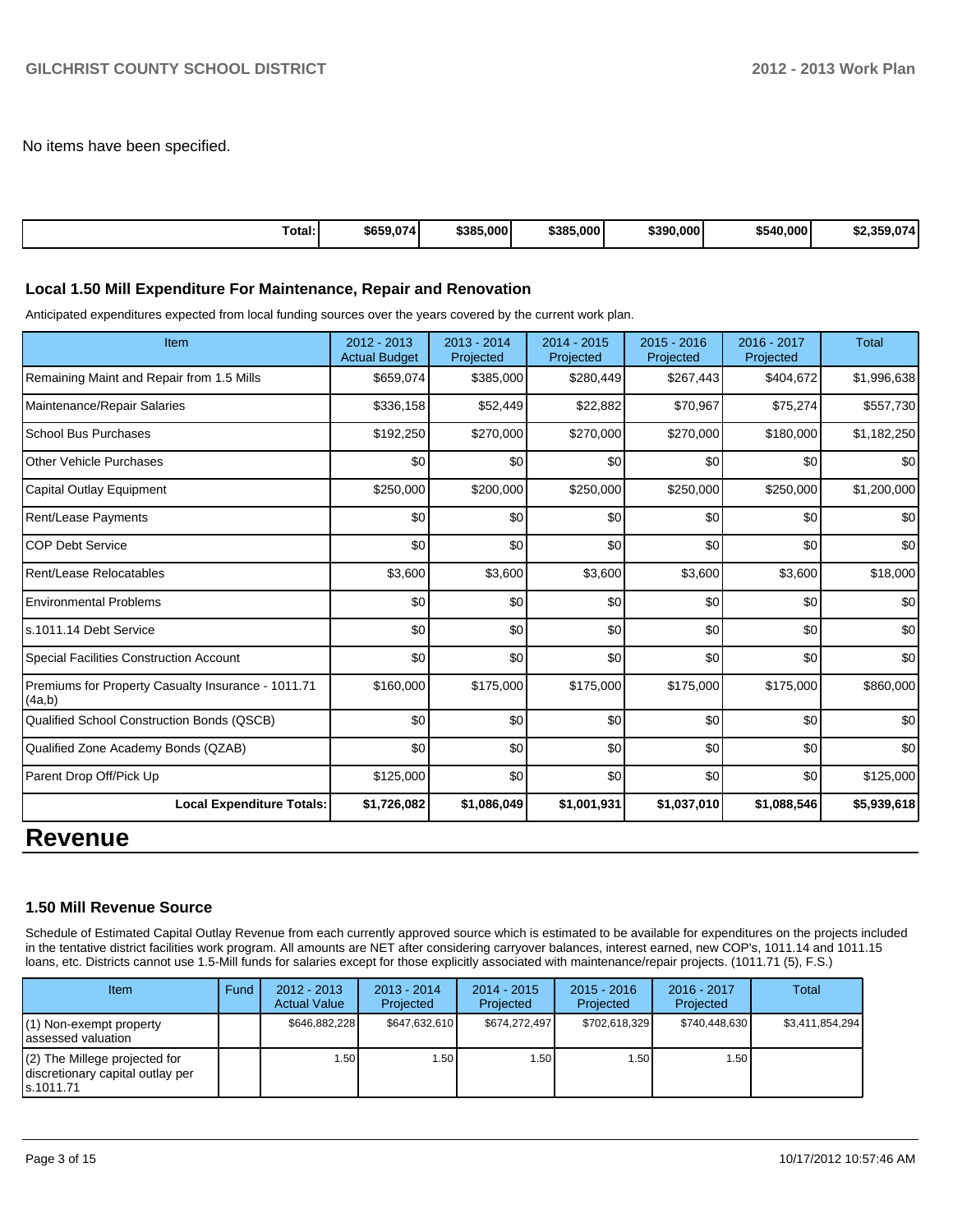| (3) Full value of the 1.50-Mill<br>I discretionary capital outlay per<br>ls.1011.71 |      | \$1.086.762 | \$1,088,023 | \$1,132,778 | \$1,180,399 | \$1,243,954 | \$5,731,916 |
|-------------------------------------------------------------------------------------|------|-------------|-------------|-------------|-------------|-------------|-------------|
| $(4)$ Value of the portion of the 1.50<br>l-Mill ACTUALLY levied                    | 370I | \$931.510   | \$932.591   | \$970.952   | \$1.011.770 | \$1,066,246 | \$4.913.069 |
| $(5)$ Difference of lines (3) and (4)                                               |      | \$155.252   | \$155.432   | \$161.826   | \$168.629   | \$177.708   | \$818.847   |

#### **PECO Revenue Source**

The figure in the row designated "PECO Maintenance" will be subtracted from funds available for new construction because PECO maintenance dollars cannot be used for new construction.

| Item                                  | Fund | $2012 - 2013$<br><b>Actual Budget</b> | $2013 - 2014$<br>Projected | $2014 - 2015$<br>Projected | $2015 - 2016$<br>Projected | 2016 - 2017<br>Projected | Total     |
|---------------------------------------|------|---------------------------------------|----------------------------|----------------------------|----------------------------|--------------------------|-----------|
| <b>PECO New Construction</b>          | 340  | \$0                                   | \$0                        | \$8.679                    | \$2.940                    | \$0                      | \$11,619  |
| <b>IPECO Maintenance Expenditures</b> |      | \$0                                   | \$0 <sub>1</sub>           | \$104.551                  | \$122.557                  | \$135.328                | \$362.436 |
|                                       |      | \$0                                   | \$0                        | \$113.230                  | \$125.497                  | \$135,328                | \$374,055 |

#### **CO & DS Revenue Source**

Revenue from Capital Outlay and Debt Service funds.

| <b>Item</b>                                        | Fund | $2012 - 2013$<br><b>Actual Budget</b> | $2013 - 2014$<br>Projected | $2014 - 2015$<br>Projected | $2015 - 2016$<br>Projected | $2016 - 2017$<br>Projected | Total     |
|----------------------------------------------------|------|---------------------------------------|----------------------------|----------------------------|----------------------------|----------------------------|-----------|
| ICO & DS Cash Flow-through<br><b>I</b> Distributed | 360  | \$21.206                              | \$21,206                   | \$21.206                   | \$21.206                   | \$21,206                   | \$106,030 |
| ICO & DS Interest on<br>Undistributed CO           | 360  | \$1.094                               | \$1,094                    | \$1,094                    | \$1.094                    | \$1,094                    | \$5,470   |
|                                                    |      | \$22,300                              | \$22,300                   | \$22,300                   | \$22,300                   | \$22,300                   | \$111,500 |

#### **Fair Share Revenue Source**

All legally binding commitments for proportionate fair-share mitigation for impacts on public school facilities must be included in the 5-year district work program.

Nothing reported for this section.

#### **Sales Surtax Referendum**

Specific information about any referendum for a 1-cent or ½-cent surtax referendum during the previous year.

**Did the school district hold a surtax referendum during the past fiscal year 2011 - 2012?**

No

#### **Additional Revenue Source**

Any additional revenue sources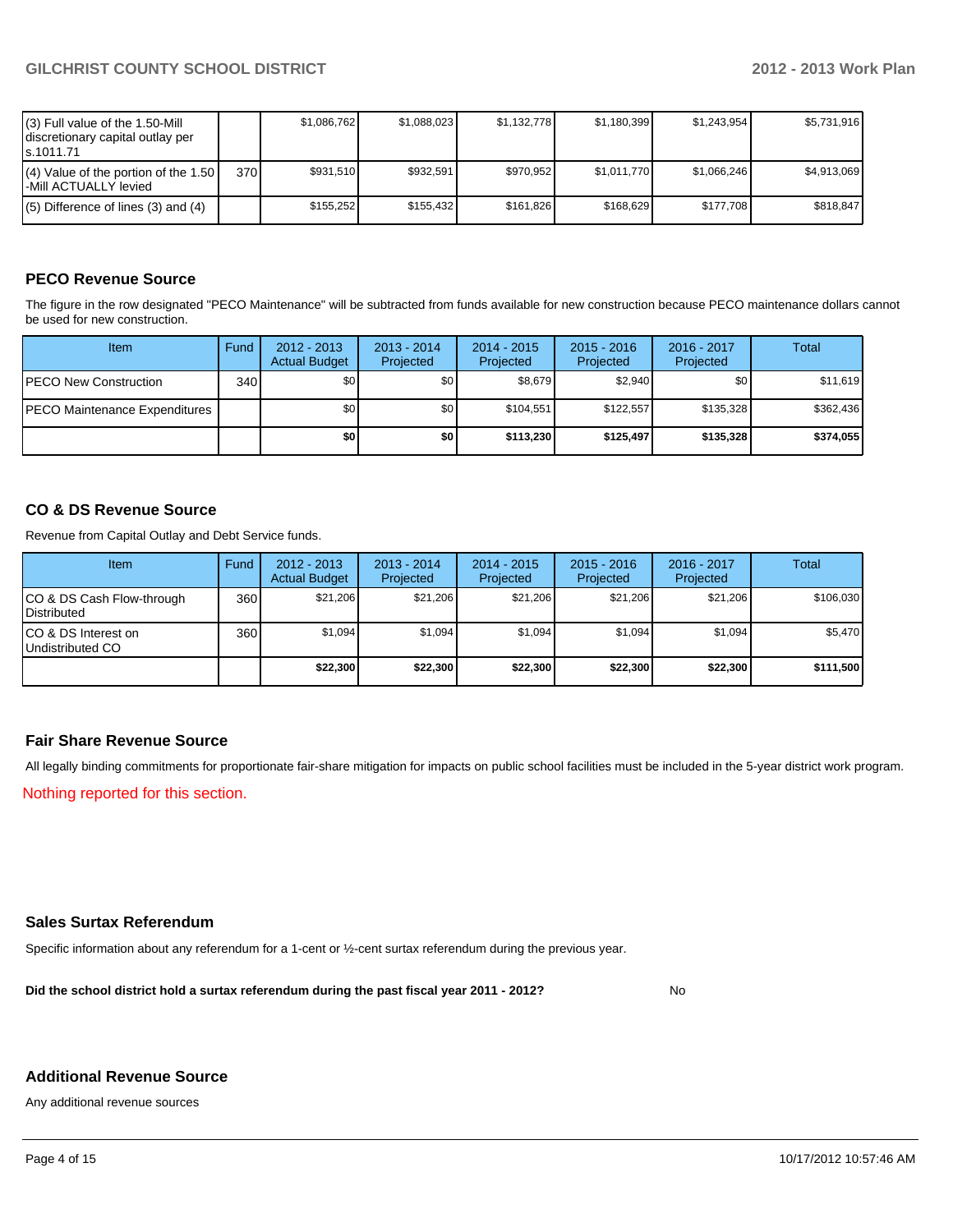| Item                                                                                                                      | 2012 - 2013<br><b>Actual Value</b> | 2013 - 2014<br>Projected | 2014 - 2015<br>Projected | $2015 - 2016$<br>Projected | 2016 - 2017<br>Projected | <b>Total</b> |
|---------------------------------------------------------------------------------------------------------------------------|------------------------------------|--------------------------|--------------------------|----------------------------|--------------------------|--------------|
| Proceeds from a s.1011.14/15 F.S. Loans                                                                                   | \$0                                | \$0                      | \$0                      | \$0                        | \$0                      | \$0          |
| District Bonds - Voted local bond<br>referendum proceeds per s.9, Art VII<br><b>State Constitution</b>                    | \$0                                | \$0                      | \$0                      | \$0                        | \$0                      | \$0          |
| Proceeds from Special Act Bonds                                                                                           | \$0                                | \$0                      | \$0                      | \$0                        | \$0                      | \$0          |
| Estimated Revenue from CO & DS Bond<br>Sale                                                                               | \$0                                | \$0                      | \$0                      | \$0                        | \$0                      | \$0          |
| Proceeds from Voted Capital<br>Improvements millage                                                                       | \$0                                | \$0                      | \$0                      | \$0                        | \$0                      | \$0          |
| Other Revenue for Other Capital Projects                                                                                  | \$0                                | \$0                      | \$0                      | \$0                        | \$0                      | \$0          |
| Proceeds from 1/2 cent sales surtax<br>authorized by school board                                                         | \$0                                | \$0                      | \$0                      | \$0                        | \$0                      | \$0          |
| Proceeds from local governmental<br>infrastructure sales surtax                                                           | \$0                                | \$0                      | \$0                      | \$0                        | \$0                      | \$0          |
| Proceeds from Certificates of<br>Participation (COP's) Sale                                                               | \$0                                | \$0                      | \$0                      | \$0                        | \$0                      | \$0          |
| Classrooms First Bond proceeds amount<br>authorized in FY 1997-98                                                         | \$0                                | \$0                      | \$0                      | \$0                        | \$0                      | \$0          |
| <b>Classrooms for Kids</b>                                                                                                | \$0                                | \$0                      | \$0                      | \$0                        | \$0                      | \$0          |
| <b>District Equity Recognition</b>                                                                                        | \$0                                | \$0                      | \$0                      | \$0                        | \$0                      | \$0          |
| <b>Federal Grants</b>                                                                                                     | \$0                                | \$0                      | \$0                      | \$0                        | \$0                      | \$0          |
| Proportionate share mitigation (actual<br>cash revenue only, not in kind donations)                                       | \$0                                | \$0                      | \$0                      | \$0                        | \$0                      | \$0          |
| Impact fees received                                                                                                      | \$0                                | \$0                      | \$0                      | \$0                        | \$0                      | \$0          |
| Private donations                                                                                                         | \$0                                | \$0                      | \$0                      | \$0                        | \$0                      | \$0          |
| Grants from local governments or not-for-<br>profit organizations                                                         | \$0                                | \$0                      | \$0                      | \$0                        | \$0                      | \$0          |
| Interest, Including Profit On Investment                                                                                  | \$0                                | \$0                      | \$0                      | \$0                        | \$0                      | \$0          |
| Revenue from Bonds pledging proceeds<br>from 1 cent or 1/2 cent Sales Surtax                                              | \$0                                | \$0                      | \$0                      | \$0                        | \$0                      | \$0          |
| <b>Total Fund Balance Carried Forward</b>                                                                                 | \$772,272                          | \$131,158                | \$0                      | \$0                        | \$0                      | \$903,430    |
| General Capital Outlay Obligated Fund<br><b>Balance Carried Forward From Total</b><br><b>Fund Balance Carried Forward</b> | \$0                                | \$0                      | \$0                      | \$0                        | \$0                      | \$0          |
| Special Facilities Construction Account                                                                                   | \$0                                | \$0                      | \$0                      | \$0                        | \$0                      | \$0          |
| One Cent - 1/2 Cent Sales Surtax Debt<br>Service From Total Fund Balance Carried<br>Forward                               | \$0                                | \$0                      | \$0                      | \$0                        | \$0                      | \$0          |
| Capital Outlay Projects Funds Balance<br>Carried Forward From Total Fund<br><b>Balance Carried Forward</b>                | \$0                                | \$0                      | \$0                      | \$0                        | \$0                      | \$0          |
| <b>Subtotal</b>                                                                                                           | \$772,272                          | \$131,158                | \$0                      | \$0                        | \$0                      | \$903,430    |

## **Total Revenue Summary**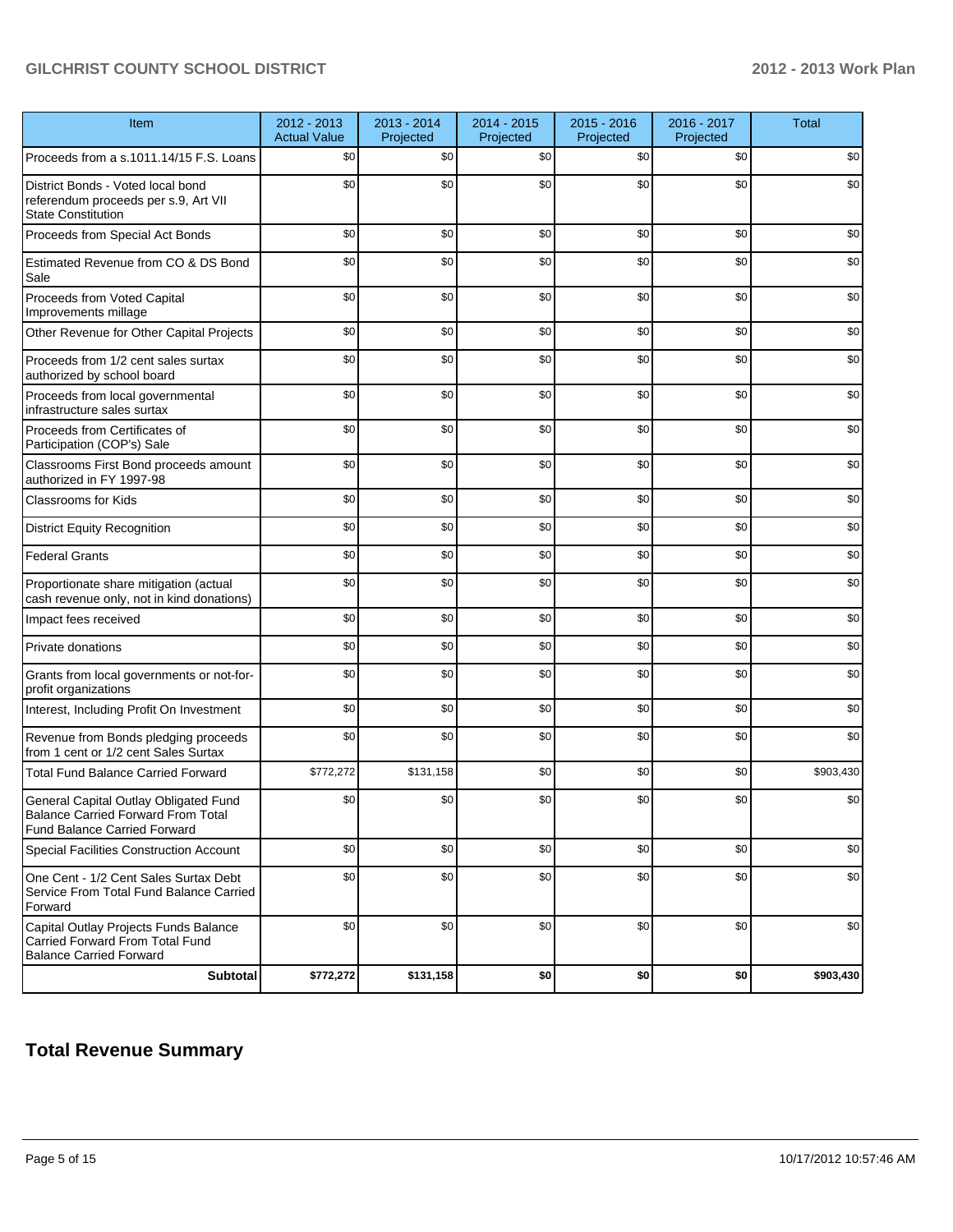| Item Name                                                   | $2012 - 2013$<br><b>Budget</b> | $2013 - 2014$<br>Projected | $2014 - 2015$<br>Projected | $2015 - 2016$<br>Projected | 2016 - 2017<br>Projected | <b>Five Year Total</b> |
|-------------------------------------------------------------|--------------------------------|----------------------------|----------------------------|----------------------------|--------------------------|------------------------|
| Local 1.5 Mill Discretionary Capital Outlay<br>l Revenue    | \$931,510                      | \$932,591                  | \$970.952                  | \$1,011,770                | \$1,066,246              | \$4,913,069            |
| IPECO and 1.5 Mill Maint and Other 1.5<br>Mill Expenditures | (\$1,726,082)                  | (\$1,086,049)              | (\$1,001,931)              | (\$1,037,010)              | (\$1,088,546)            | (\$5,939,618)          |
| IPECO Maintenance Revenue                                   | \$0                            | \$0 <sub>1</sub>           | \$104.551                  | \$122.557                  | \$135.328                | \$362,436              |
| Available 1.50 Mill for New l<br>l Construction             | (\$794,572)                    | (\$153,458)                | ( \$30, 979]               | (\$25,240)                 | (\$22,300)               | (\$1,026,549)          |

| <b>Item Name</b>                  | 2012 - 2013<br><b>Budget</b> | $2013 - 2014$<br>Projected | $2014 - 2015$<br>Projected | $2015 - 2016$<br>Projected | 2016 - 2017<br>Projected | <b>Five Year Total</b> |
|-----------------------------------|------------------------------|----------------------------|----------------------------|----------------------------|--------------------------|------------------------|
| ICO & DS Revenue                  | \$22,300                     | \$22,300                   | \$22,300                   | \$22,300                   | \$22,300                 | \$111,500              |
| IPECO New Construction Revenue    | \$0                          | \$0                        | \$8,679                    | \$2,940                    | \$0                      | \$11,619               |
| <b>I</b> Other/Additional Revenue | \$772,272                    | \$131,158                  | \$0                        | \$0                        | \$0                      | \$903,430              |
| <b>Total Additional Revenuel</b>  | \$794,572                    | \$153,458                  | \$30,979                   | \$25,240                   | \$22,300                 | \$1,026,549            |
| <b>Total Available Revenue</b>    | \$0                          | \$0                        | \$0                        | \$0                        | \$0                      | \$0                    |

# **Project Schedules**

#### **Capacity Project Schedules**

A schedule of capital outlay projects necessary to ensure the availability of satisfactory classrooms for the projected student enrollment in K-12 programs.

Nothing reported for this section.

| <b>Planned Cost:</b>     |  |  |  |
|--------------------------|--|--|--|
| <b>Student Stations:</b> |  |  |  |
| <b>Total Classrooms:</b> |  |  |  |
| Gross Sq Ft:             |  |  |  |

#### **Other Project Schedules**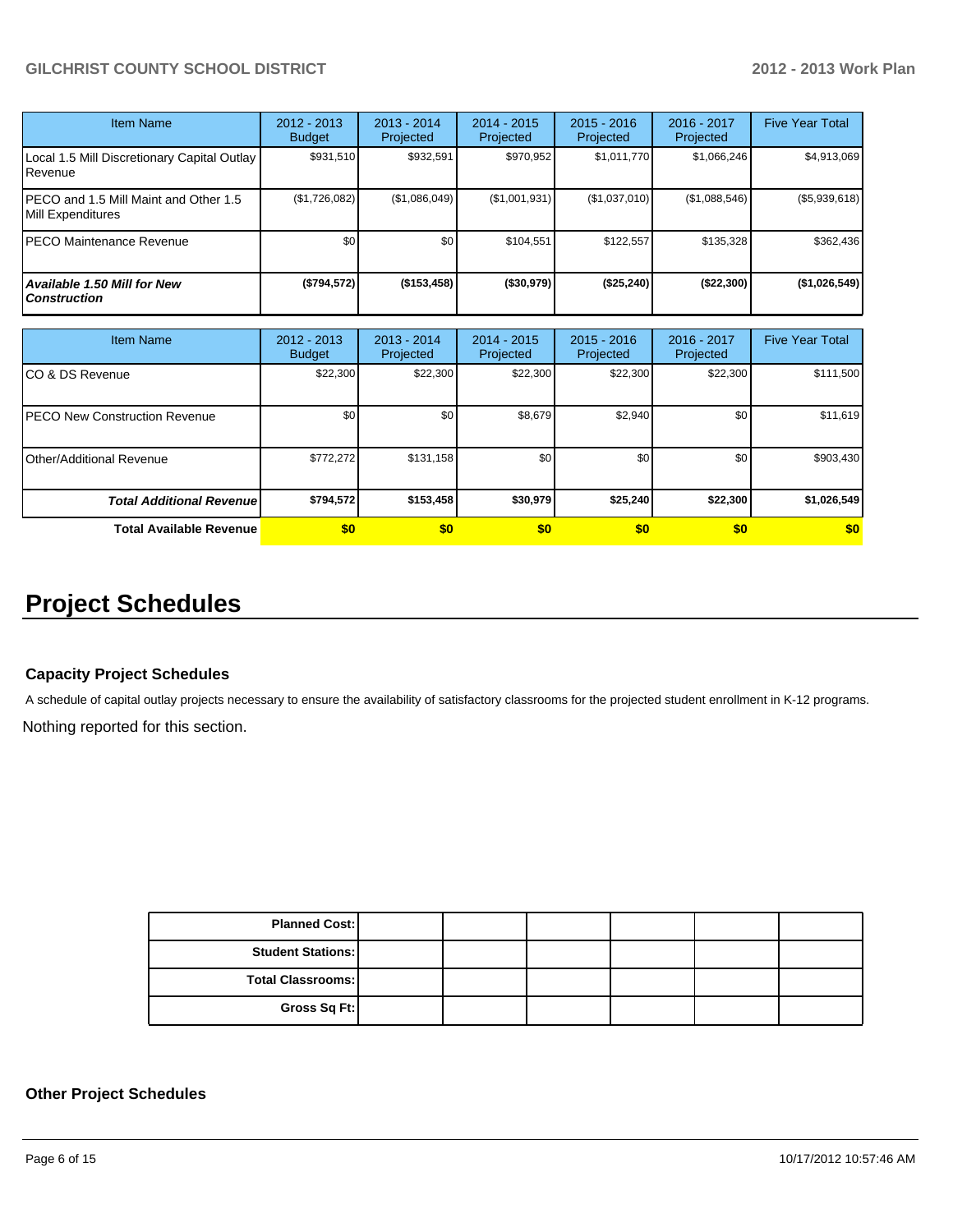Major renovations, remodeling, and additions of capital outlay projects that do not add capacity to schools.

| <b>Project Description</b>                                   | Location            | $2012 - 2013$<br>Actual Budget | $2013 - 2014$<br>Projected | $2014 - 2015$<br>Projected | $2015 - 2016$<br>Projected | 2016 - 2017<br>Projected | Total          | Funded |
|--------------------------------------------------------------|---------------------|--------------------------------|----------------------------|----------------------------|----------------------------|--------------------------|----------------|--------|
| Remodeling Bldg #1 Parcel #4,<br>Remodeling Bldg#3 Parcel #3 | <b>IBELL HIGH</b>   | \$0                            | \$205,356                  | \$0 <sub>l</sub>           | \$0                        | \$0                      | \$205,356 No   |        |
| <b>INew Auditorium</b>                                       | <b>TRENTON HIGH</b> | \$0                            | \$0                        | \$644,844                  | \$0 <sub>1</sub>           | \$0                      | \$644,844 No   |        |
| New Dining Area                                              | <b>TRENTON HIGH</b> | \$0                            | \$467.860                  | \$292.858                  | \$520,343                  | \$0                      | \$1,281,061 No |        |
| Remodeling Bldg#30 Parcel #1                                 | <b>TRENTON HIGH</b> | \$0                            | \$0                        | \$235.944                  | <b>\$01</b>                | <b>\$01</b>              | \$235,944 No   |        |
|                                                              |                     | \$0                            | \$673,216                  | \$1,173,646                | \$520,343                  | \$0                      | \$2,367,205    |        |

#### **Additional Project Schedules**

Any projects that are not identified in the last approved educational plant survey.

Nothing reported for this section.

#### **Non Funded Growth Management Project Schedules**

Schedule indicating which projects, due to planned development, that CANNOT be funded from current revenues projected over the next five years.

Nothing reported for this section.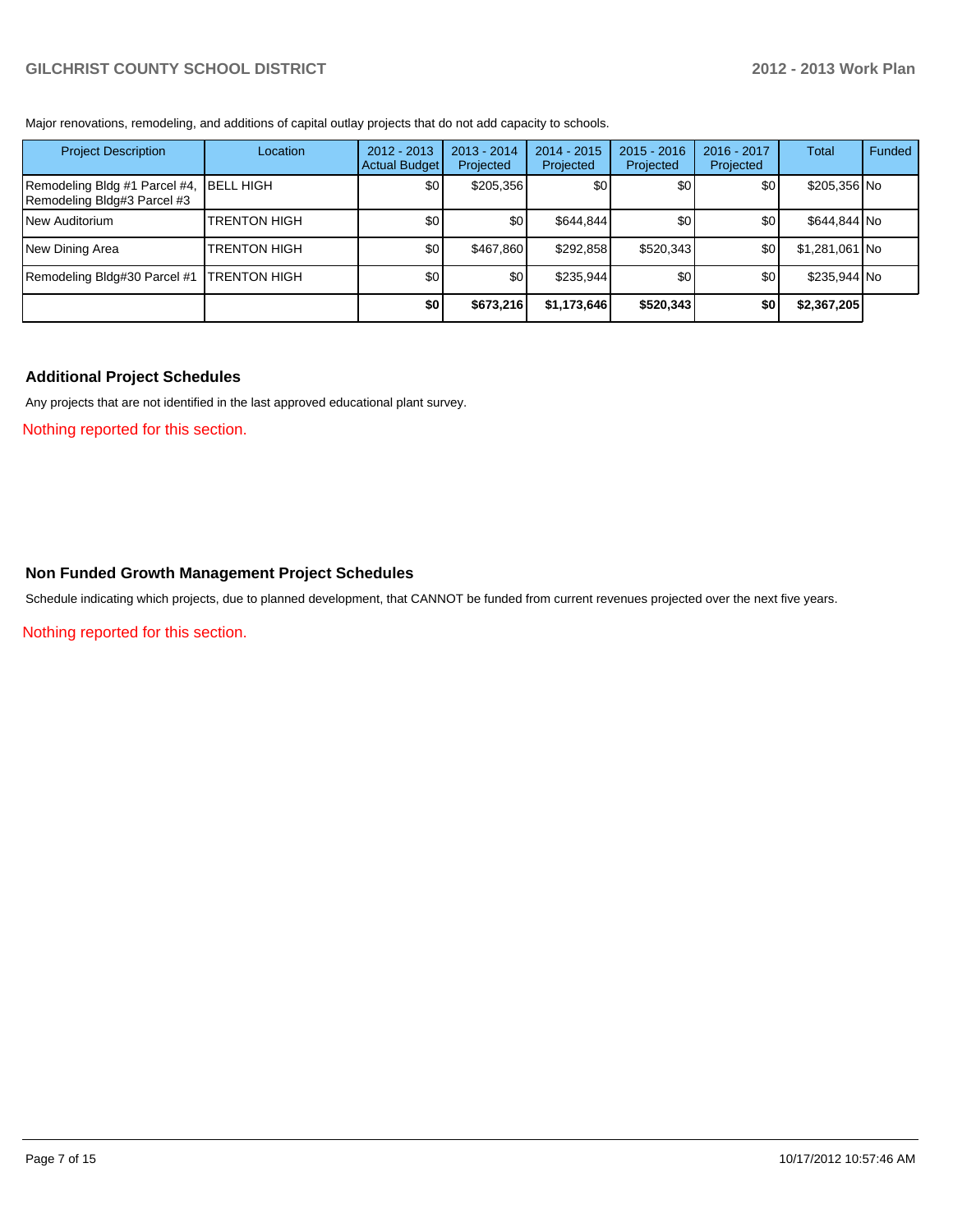# **Tracking**

#### **Capacity Tracking**

| Location                | $2012 -$<br>2013 Satis.<br>Stu. Sta. | Actual<br>$2012 -$<br>2013 FISH<br>Capacity | Actual<br>$2011 -$<br>2012<br><b>COFTE</b> | # Class<br>Rooms | Actual<br>Average<br>$2012 -$<br>2013 Class<br><b>Size</b> | Actual<br>$2012 -$<br>2013<br><b>Utilization</b> | <b>New</b><br>Stu.<br>Capacity | <b>New</b><br>Rooms to<br>be<br>Added/Re<br>moved | Projected<br>$2016 -$<br>2017<br><b>COFTE</b> | Projected<br>$2016 -$<br>2017<br><b>Utilization</b> | Projected<br>$2016 -$<br>2017 Class<br><b>Size</b> |
|-------------------------|--------------------------------------|---------------------------------------------|--------------------------------------------|------------------|------------------------------------------------------------|--------------------------------------------------|--------------------------------|---------------------------------------------------|-----------------------------------------------|-----------------------------------------------------|----------------------------------------------------|
| ITRENTON HIGH           | 2,358                                | 2.122                                       | 1,293                                      | 113 I            | 11                                                         | 61.00 %                                          |                                |                                                   | 612                                           | 29.00 %                                             | 5                                                  |
| IBELL HIGH              | 1.158                                | 1.042                                       | 711                                        | 50               | 14 <sub>l</sub>                                            | 68.00 %                                          |                                |                                                   | 879                                           | 84.00 %                                             | 18                                                 |
| <b>IBELL ELEMENTARY</b> | 685                                  | 685                                         | 486                                        | 36 <sup>1</sup>  | 13                                                         | 71.00 %                                          |                                |                                                   | 787                                           | 115.00 %                                            | 22                                                 |
|                         | 4,201                                | 3,849                                       | 2,489                                      | 199 l            | 13 <sub>1</sub>                                            | 64.67 %                                          |                                |                                                   | 2,278                                         | 59.18 %                                             | 11                                                 |

The COFTE Projected Total (2,278) for 2016 - 2017 must match the Official Forecasted COFTE Total (2,278 ) for 2016 - 2017 before this section can be completed. In the event that the COFTE Projected Total does not match the Official forecasted COFTE, then the Balanced Projected COFTE Table should be used to balance COFTE.

| Projected COFTE for 2016 - 2017 |       |  | <b>Grade Level Type</b> | <b>Balanced Projected</b><br>COFTE for 2016 - 2017 |  |
|---------------------------------|-------|--|-------------------------|----------------------------------------------------|--|
| Elementary (PK-3)               | 787   |  |                         |                                                    |  |
| Middle (4-8)                    | 879   |  |                         |                                                    |  |
|                                 |       |  | Elementary (PK-3)       | 0                                                  |  |
| High (9-12)                     | 612   |  |                         |                                                    |  |
|                                 |       |  | Middle (4-8)            | 0                                                  |  |
|                                 | 2,278 |  |                         |                                                    |  |
|                                 |       |  | High (9-12)             | 0                                                  |  |
|                                 |       |  |                         |                                                    |  |
|                                 |       |  |                         | 2,278                                              |  |

#### **Relocatable Replacement**

Number of relocatable classrooms clearly identified and scheduled for replacement in the school board adopted financially feasible 5-year district work program.

| Location                        | $2012 - 2013$ | $2013 - 2014$ | $2014 - 2015$ | $\sqrt{2015 - 2016}$ | $2016 - 2017$ | Year 5 Total |
|---------------------------------|---------------|---------------|---------------|----------------------|---------------|--------------|
| Total Relocatable Replacements: |               |               |               |                      |               | O I          |

#### **Charter Schools Tracking**

Information regarding the use of charter schools.

Nothing reported for this section.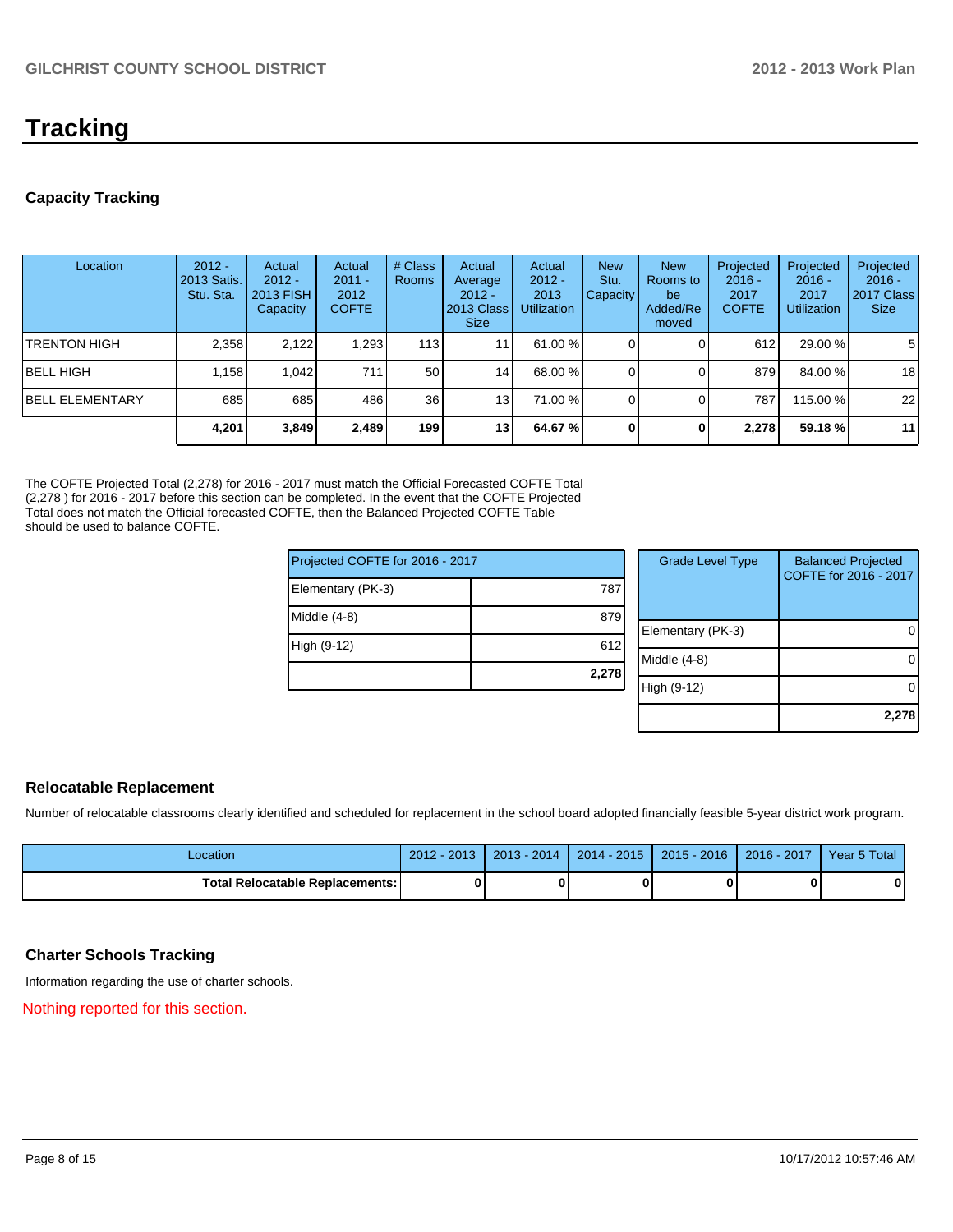#### **Special Purpose Classrooms Tracking**

The number of classrooms that will be used for certain special purposes in the current year, by facility and type of classroom, that the district will, 1), not use for educational purposes, and 2), the co-teaching classrooms that are not open plan classrooms and will be used for educational purposes.

| School | <b>School Type</b>                     | # of Elementary<br>K-3 Classrooms | # of Middle 4-8<br><b>Classrooms</b> | # of High $9-12$<br><b>Classrooms</b> | # of $ESE$<br><b>Classrooms</b> | # of Combo<br><b>Classrooms</b> | Total<br><b>Classrooms</b> |
|--------|----------------------------------------|-----------------------------------|--------------------------------------|---------------------------------------|---------------------------------|---------------------------------|----------------------------|
|        | <b>Total Educational Classrooms: I</b> |                                   |                                      |                                       |                                 |                                 | $\mathbf{0}$               |
| School | <b>School Type</b>                     | # of Elementary<br>K-3 Classrooms | # of Middle 4-8<br><b>Classrooms</b> | # of High $9-12$<br><b>Classrooms</b> | # of $ESE$<br>Classrooms        | # of Combo<br><b>Classrooms</b> | Total<br><b>Classrooms</b> |
|        | <b>Total Co-Teaching Classrooms:</b>   |                                   |                                      |                                       |                                 |                                 | $\mathbf{0}$               |

#### **Infrastructure Tracking**

**Necessary offsite infrastructure requirements resulting from expansions or new schools. This section should include infrastructure information related to capacity project schedules and other project schedules (Section 4).**

Not Specified

**Proposed location of planned facilities, whether those locations are consistent with the comprehensive plans of all affected local governments, and recommendations for infrastructure and other improvements to land adjacent to existing facilities. Provisions of 1013.33(12), (13) and (14) and 1013.36 must be addressed for new facilities planned within the 1st three years of the plan (Section 5).**

Not Specified

**Consistent with Comp Plan?** No

#### **Net New Classrooms**

The number of classrooms, by grade level and type of construction, that were added during the last fiscal year.

| List the net new classrooms added in the 2011 - 2012 fiscal year.                                                                                       | List the net new classrooms to be added in the 2012 - 2013 fiscal<br>Ivear. |                            |                                |                        |                                                                        |                             |                                 |                        |
|---------------------------------------------------------------------------------------------------------------------------------------------------------|-----------------------------------------------------------------------------|----------------------------|--------------------------------|------------------------|------------------------------------------------------------------------|-----------------------------|---------------------------------|------------------------|
| "Classrooms" is defined as capacity carrying classrooms that are added to increase<br>capacity to enable the district to meet the Class Size Amendment. |                                                                             |                            |                                |                        | Totals for fiscal year 2012 - 2013 should match totals in Section 15A. |                             |                                 |                        |
| Location                                                                                                                                                | $2011 - 2012$ #<br>Permanent                                                | $2011 - 2012$ #<br>Modular | $2011 - 2012$ #<br>Relocatable | $2011 - 2012$<br>Total | $2012 - 2013 \#$<br>Permanent                                          | $2012 - 2013 \#$<br>Modular | $2012 - 2013 \#$<br>Relocatable | $2012 - 2013$<br>Total |
| Elementary (PK-3)                                                                                                                                       |                                                                             |                            |                                |                        |                                                                        |                             |                                 | 0                      |
| Middle (4-8)                                                                                                                                            |                                                                             |                            |                                |                        |                                                                        |                             |                                 | $\Omega$               |
| High (9-12)                                                                                                                                             |                                                                             |                            |                                |                        |                                                                        |                             |                                 | $\Omega$               |
|                                                                                                                                                         |                                                                             |                            |                                |                        |                                                                        |                             |                                 | 0                      |

#### **Relocatable Student Stations**

Number of students that will be educated in relocatable units, by school, in the current year, and the projected number of students for each of the years in the workplan.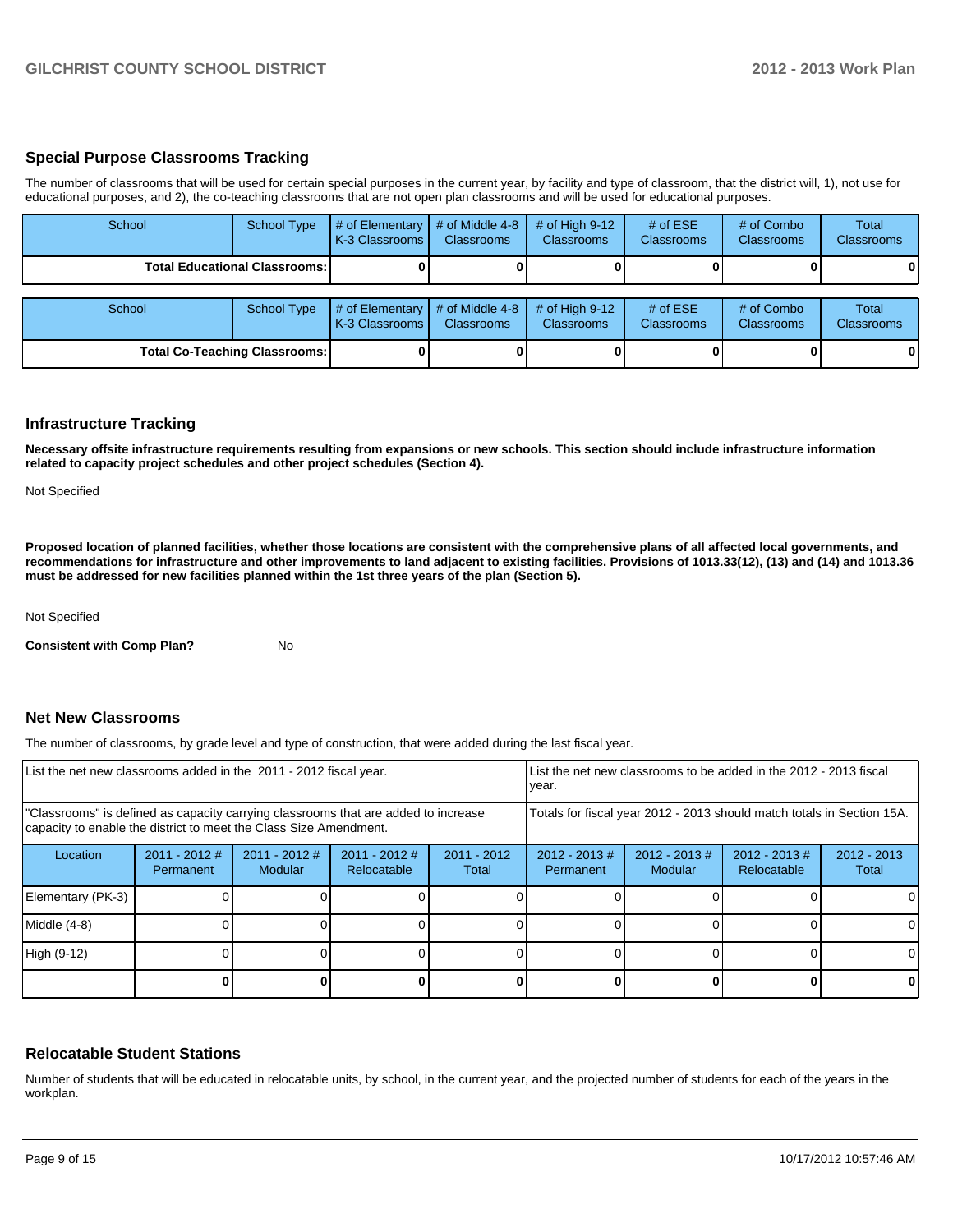| <b>Site</b>                                        | 2012 - 2013 | $2013 - 2014$ | $2014 - 2015$ | $2015 - 2016$ | 2016 - 2017 | 5 Year Average |
|----------------------------------------------------|-------------|---------------|---------------|---------------|-------------|----------------|
| <b>TRENTON HIGH</b>                                | 210         | 210           | 210           | 210           | 210         | 210            |
| <b>BELL HIGH</b>                                   | 272         | 272           | 272           | 272           | 272         | 272            |
| <b>BELL ELEMENTARY</b>                             | 62          | 62            | 62            | 62            | 62          | 62             |
| <b>Totals for GILCHRIST COUNTY SCHOOL DISTRICT</b> |             |               |               |               |             |                |
| Total students in relocatables by year.            | 544         | 544           | 544           | 544           | 544         | 544            |
| Total number of COFTE students projected by year.  | 2,416       | 2,380         | 2,332         | 2,303         | 2,278       | 2,342          |
| Percent in relocatables by year.                   | 23 %        | 23%           | 23 %          | 24 %          | 24 %        | 23 %           |

#### **Leased Facilities Tracking**

Exising leased facilities and plans for the acquisition of leased facilities, including the number of classrooms and student stations, as reported in the educational plant survey, that are planned in that location at the end of the five year workplan.

| Location                | # of Leased<br>Classrooms 2012 - I<br>2013 | <b>FISH Student</b><br><b>Stations</b> | Owner      | # of Leased<br>Classrooms 2016 - I<br>2017 | <b>FISH Student</b><br><b>Stations</b> |
|-------------------------|--------------------------------------------|----------------------------------------|------------|--------------------------------------------|----------------------------------------|
| <b>ITRENTON HIGH</b>    |                                            |                                        | 0 Leased   |                                            | $\overline{0}$                         |
| IBELL HIGH              |                                            |                                        | 150 Leased |                                            | 150                                    |
| <b>IBELL ELEMENTARY</b> |                                            |                                        |            |                                            | $\overline{0}$                         |
|                         |                                            | 150                                    |            |                                            | 150 <sup>1</sup>                       |

#### **Failed Standard Relocatable Tracking**

Relocatable units currently reported by school, from FISH, and the number of relocatable units identified as 'Failed Standards'.

Nothing reported for this section.

# **Planning**

#### **Class Size Reduction Planning**

**Plans approved by the school board that reduce the need for permanent student stations such as acceptable school capacity levels, redistricting, busing, year-round schools, charter schools, magnet schools, public-private partnerships, multitrack scheduling, grade level organization, block scheduling, or other alternatives.**

Gilchrist County is striving to meet all class size constitutional requirements and the projects in this plan will help to maintain that status.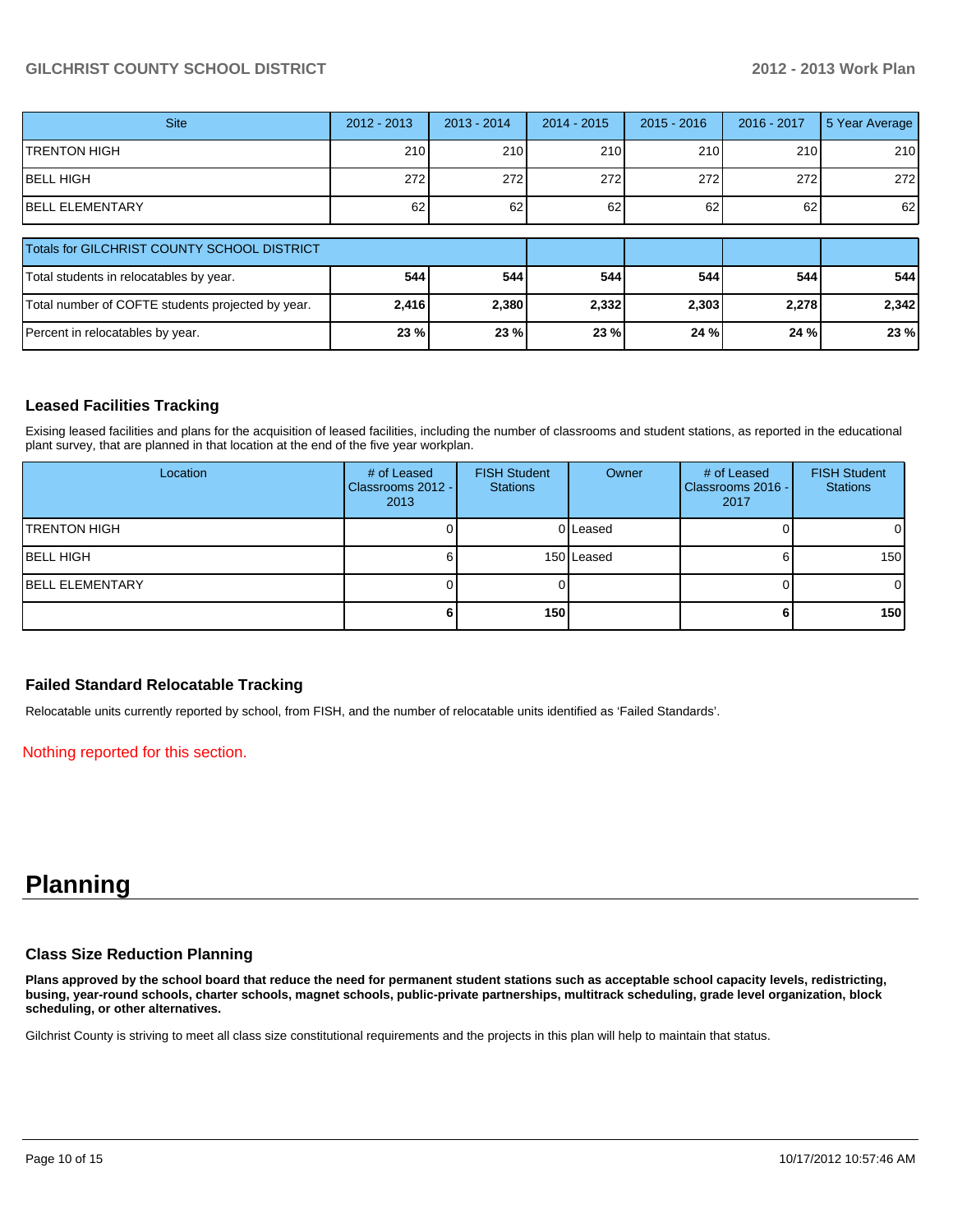#### **School Closure Planning**

#### **Plans for the closure of any school, including plans for disposition of the facility or usage of facility space, and anticipated revenues.**

No school closings are scheduled over the next five years.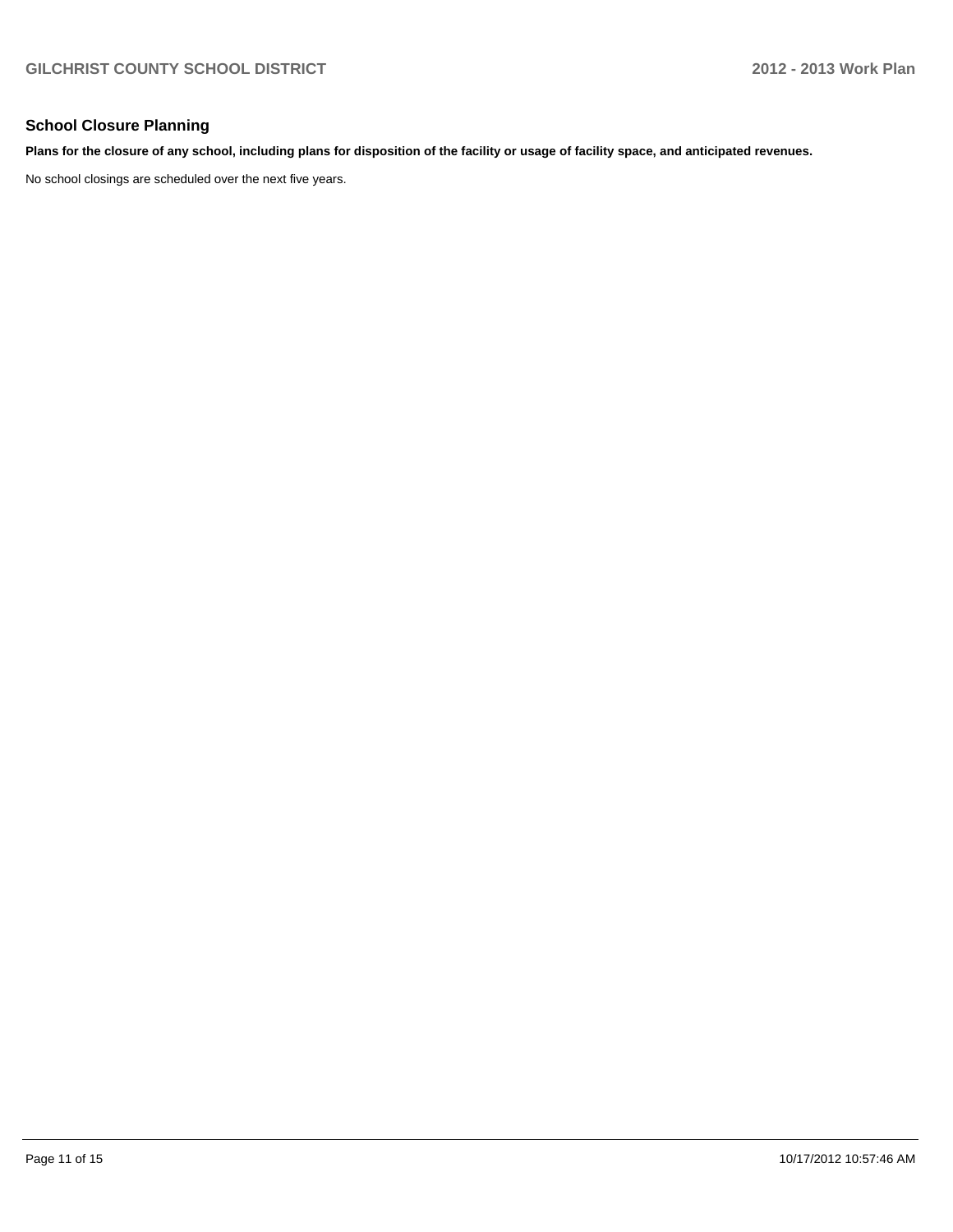## Five Year Survey - Ten Year Capacity **10/17/2012** GILCHRIST COUNTY SCHOOL DISTRICT

**Schedule of capital outlay projects projected to ensure the availability of satisfactory student stations for the projected student enrollment in K - 12 programs for the future 5 years beyond the 5-year district facilities work program.**

| Project                           | Location, Community, Quadrant or other general<br>location | <b>Projected Cost</b> |
|-----------------------------------|------------------------------------------------------------|-----------------------|
| Project description not specified | Location not specified                                     | \$0                   |
|                                   |                                                            | \$0                   |

Five Year Survey - Ten Year Infrastructure GILCHRIST COUNTY SCHOOL DISTRICT

### **10/17/2012**

**Proposed Location of Planned New, Remodeled, or New Additions to Facilities in 6 thru 10 out years (Section 28).**

New cafetorium at Trenton High Scool and remodeling of Multipurpose room at Trenton High School

#### **Plans for closure of any school, including plans for disposition of the facility or usage of facility space, and anticipated revenues in the 6 thru 10 out years (Section 29).**

Uncertain demographic & economic changes makes this projection to be a guess at best, so none are specified.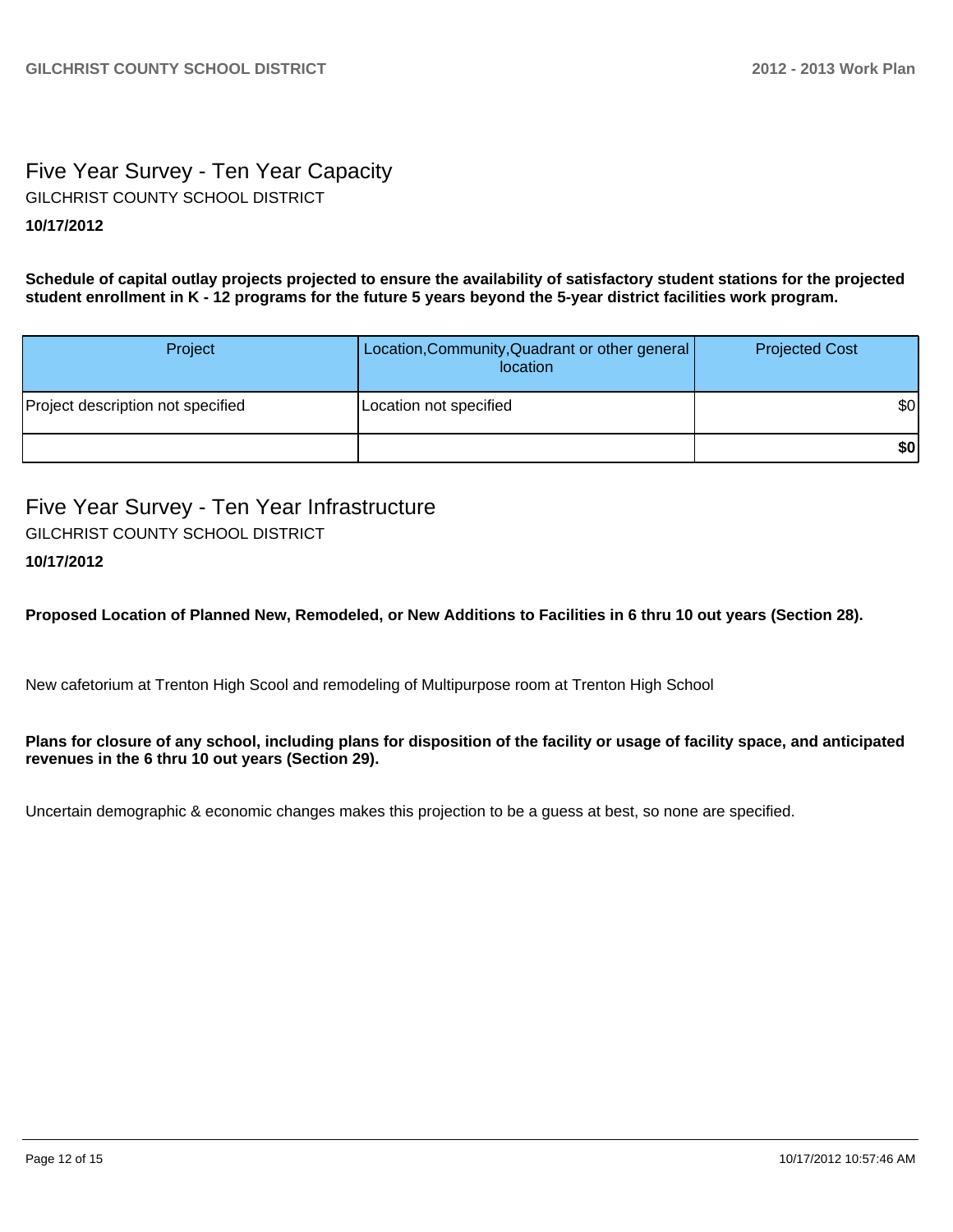## Five Year Survey - Ten Year Maintenance **10/17/2012** GILCHRIST COUNTY SCHOOL DISTRICT

**District projects and locations regarding the projected need for major renovation, repair, and maintenance projects within the district in years 6 - 10 beyond the projects plans detailed in the five years covered by the work plan.**

| Project                     | <b>Projected Cost</b> |
|-----------------------------|-----------------------|
| Districtwide Recomendations | \$500,000             |
|                             | \$500,000             |

### Five Year Survey - Ten Year Utilization GILCHRIST COUNTY SCHOOL DISTRICT

#### **10/17/2012**

**Schedule of planned capital outlay projects identifying the standard grade groupings, capacities, and planned utilization rates of future educational facilities of the district for both permanent and relocatable facilities.**

| <b>Grade Level</b><br>Projections | <b>FISH Student</b><br><b>Stations</b> | <b>Actual FISH</b><br>Capacity | Actual<br><b>COFTE</b> | Actual<br><b>Utilization</b> | Actual new<br><b>Student</b><br>Capacity to be<br>added/remove | Projected<br><b>COFTE</b> | Projected<br><b>Utilization</b> |
|-----------------------------------|----------------------------------------|--------------------------------|------------------------|------------------------------|----------------------------------------------------------------|---------------------------|---------------------------------|
| Elementary -<br>District Totals   | 685                                    | 685                            | 542.89                 | 79.25 %                      |                                                                | 625                       | 91.11 %                         |
| Middle - District<br>Totals       |                                        |                                | 0.00                   | 0.00%                        |                                                                |                           | 0.00%                           |
| High - District<br><b>Totals</b>  | 3,548                                  | 3,193                          | 2,072.32               | 64.90 %                      |                                                                | 2,125                     | 66.53 %                         |
| Other - ESE, etc                  |                                        |                                | 0.00                   | 0.00 %                       |                                                                |                           | 0.00%                           |
|                                   | 4,233                                  | 3,878                          | 2,615.21               | 67.44 %                      |                                                                | 2,750                     | 70.84 %                         |

**Combination schools are included with the middle schools for student stations, capacity, COFTE and utilization purposes because these facilities all have a 90% utilization factor. Use this space to explain or define the grade groupings for combination schools.**

No comments to report.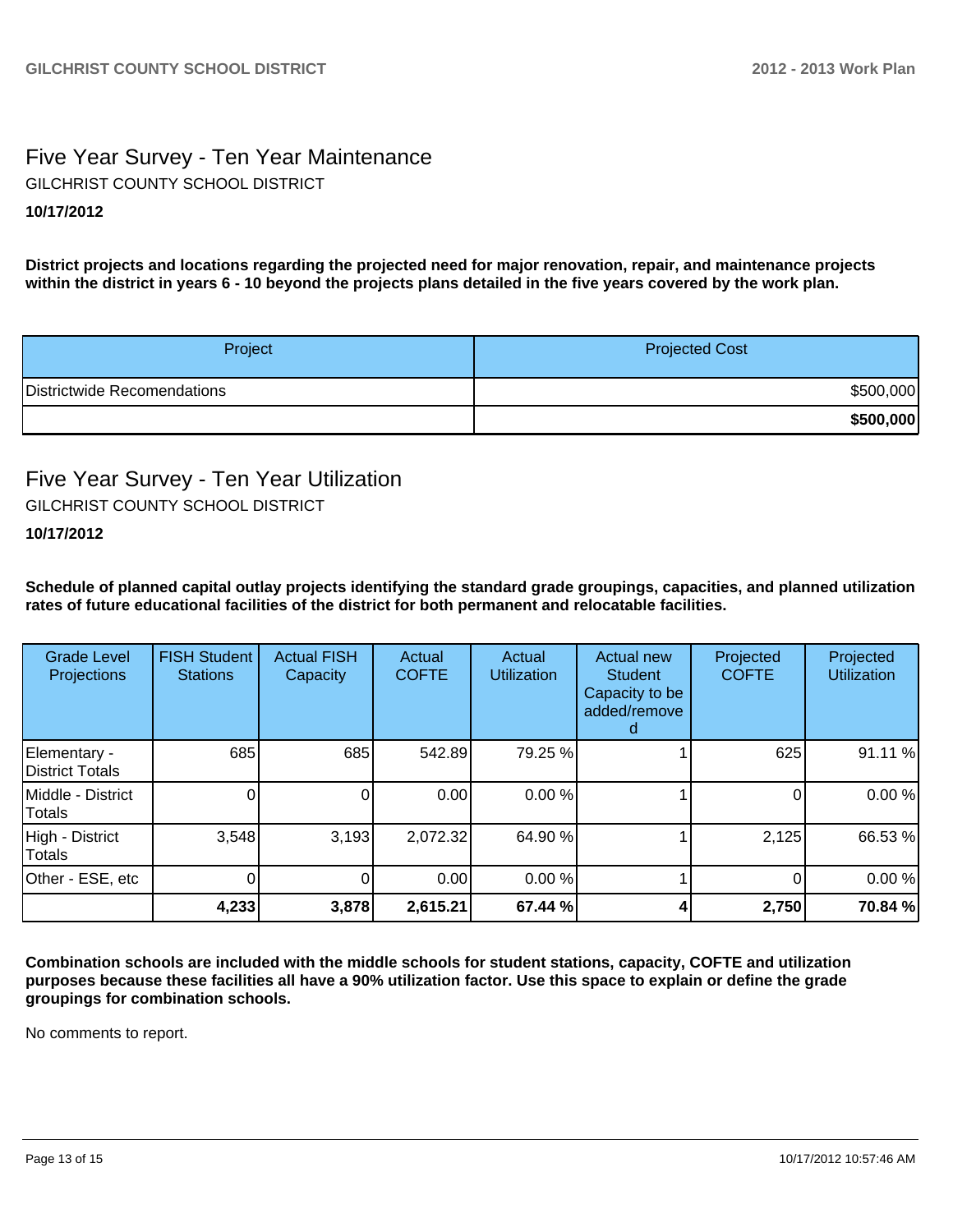Five Year Survey - Twenty Year Capacity **10/17/2012** GILCHRIST COUNTY SCHOOL DISTRICT

**Schedule of capital outlay projects projected to ensure the availability of satisfactory student stations for the projected student enrollment in K - 12 programs for the future 11 - 20 years beyond the 5-year district facilities work program.**

No items match the criteria.

Five Year Survey - Twenty Year Infrastructure GILCHRIST COUNTY SCHOOL DISTRICT

**10/17/2012**

**Proposed Location of Planned New, Remodeled, or New Additions to Facilities in the 11 through 20 out years (Section 28).**

Uncertain demographic & economic changes makes this projection to be a guess at best, so none are specified.

**Plans for closure of any school, including plans for disposition of the facility or usage of facility space, and anticipated revenues in the 11 through 20 out years (Section 29).**

Uncertain demographic & economic changes makes this projection to be a guess at best, so none are specified.